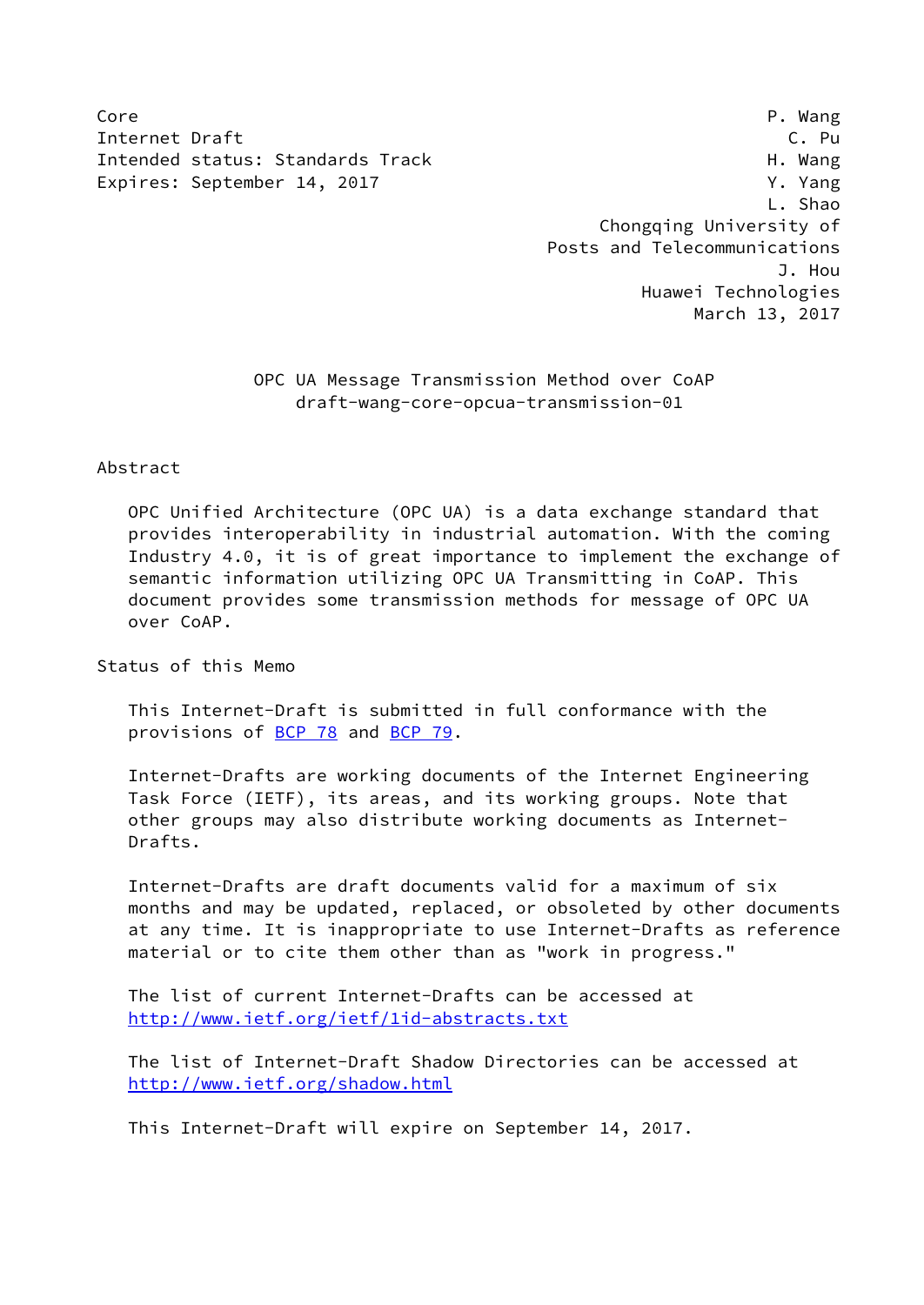<span id="page-1-1"></span>

| Internet-Draft | OPC UA Message Transmission | March 2017 |
|----------------|-----------------------------|------------|
|----------------|-----------------------------|------------|

#### Copyright Notice

 Copyright (c) 2017 IETF Trust and the persons identified as the document authors. All rights reserved.

This document is subject to **[BCP 78](https://datatracker.ietf.org/doc/pdf/bcp78)** and the IETF Trust's Legal Provisions Relating to IETF Documents [\(http://trustee.ietf.org/license-info](http://trustee.ietf.org/license-info)) in effect on the date of publication of this document. Please review these documents carefully, as they describe your rights and restrictions with respect to this document. Code Components extracted from this document must include Simplified BSD License text as described in Section 4.e of the **[Trust Legal Provisions](https://trustee.ietf.org/license-info)** and are provided without warranty as described in the Simplified BSD License.

# Table of Contents

| 2.2. Request/Response Model  4    |  |
|-----------------------------------|--|
|                                   |  |
|                                   |  |
|                                   |  |
|                                   |  |
| 4.3. REST transmission for OPC  8 |  |
|                                   |  |
|                                   |  |
|                                   |  |
|                                   |  |
|                                   |  |
| 8.2. Informative References  10   |  |
|                                   |  |

### <span id="page-1-0"></span>[1](#page-1-0). Introduction

 Internet of things is one of the attractive applications for CoAP [\[RFC7252](https://datatracker.ietf.org/doc/pdf/rfc7252)]. Utilizing OPC UA [IEC TR 62541-1] Transmitting over CoAP could meet the demand for industry 4.0 based on the exchange of semantic information [\[I-D.wang-core-opcua-transmition-requirements](#page-10-2)]. Similar to OPC UA, CoAP message is exchanged in server/client mode. However, their transmission is not the same. Driven by this, to use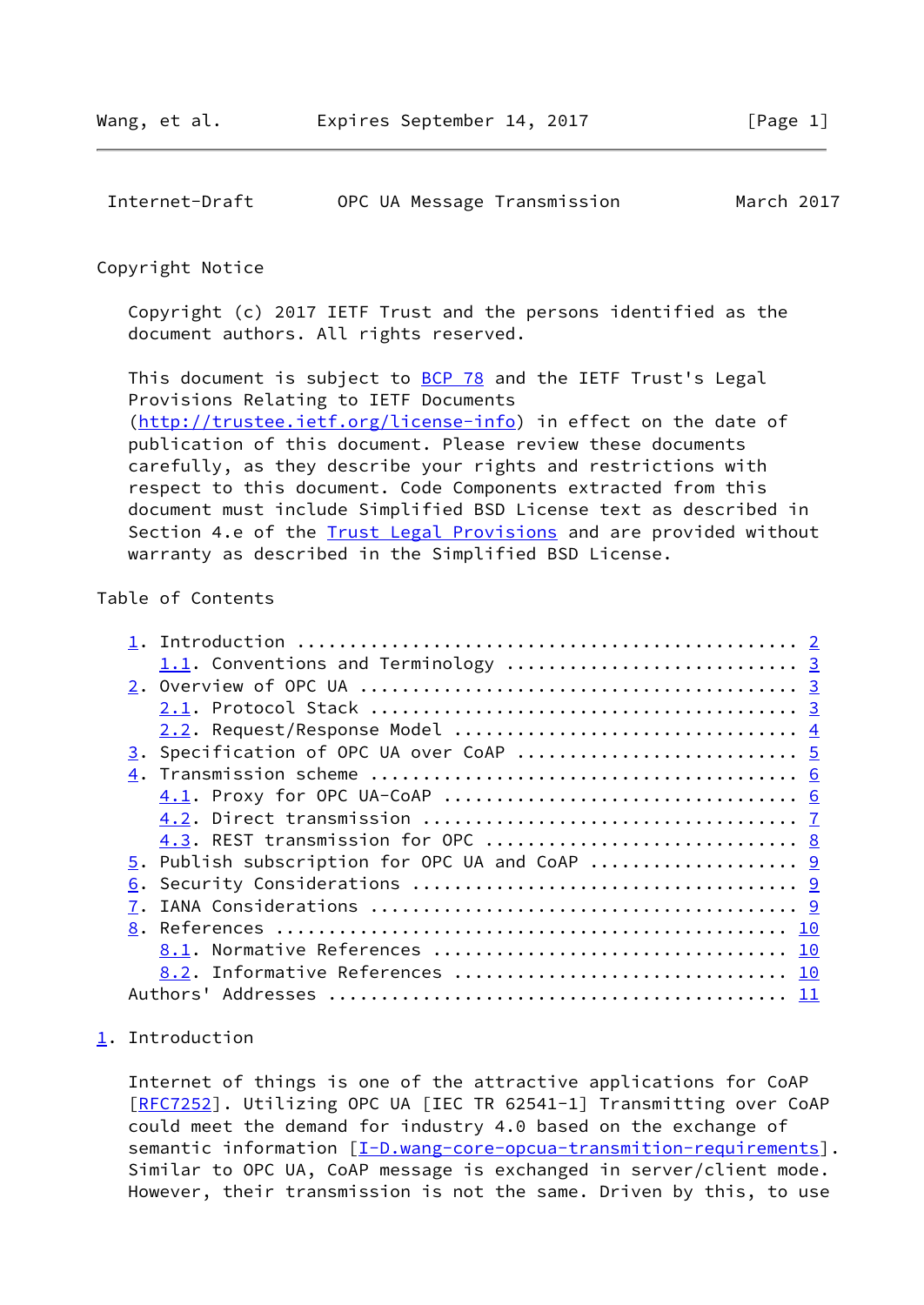OPC UA Transmitting over CoAP, the major problem to be solved is how OPC UA packets are transmitted over CoAP. For the transport layer of OPC UA, the main message transmission method is TCP or HTTP, and CoAP's design inspiration comes from HTTP, thus, there are some

| Wang, et al. | Expires September 14, 2017 |  | [Page 2] |
|--------------|----------------------------|--|----------|
|--------------|----------------------------|--|----------|

<span id="page-2-1"></span>Internet-Draft OPC UA Message Transmission March 2017

 connections in transmission method between them. This document provides some transmission methods for message of OPC UA over CoAP, so that a communication could be established between OPC UA client and OPC UA server.

<span id="page-2-0"></span>[1.1](#page-2-0). Conventions and Terminology

 The keywords "MUST", "MUST NOT", "REQUIRED", "SHALL", "SHALL NOT", "SHOULD", "SHOULD NOT", "RECOMMENDED", "NOT RECOMMENDED", "MAY", and "OPTIONAL" in this document are to be interpreted as described in [\[RFC2119](https://datatracker.ietf.org/doc/pdf/rfc2119)].

OPC: OLE for Process Control

OPC UA: OPC Unified Architecture

SOAP: Simple Object Access Protocol

<span id="page-2-2"></span>[2](#page-2-2). Overview of OPC UA

 OPC Unified Architecture (OPC UA), standardized as IEC 62541, is a client-server communication protocol developed by OPC Foundation for safe, reliable data exchange in industrial automation. It is the evolution product of OPC (OLE for Process Control, where OLE denotes Object Linking and Embedding), the widely used standard process for automation technology, and is of great importance in realizing industry 4.0. By introducing Service-oriented architecture (SOA), OPC UA enables an open, cross-platform communication with the advantages of web services, robust security and integrated data model.

<span id="page-2-3"></span>[2.1](#page-2-3). Protocol Stack

 OPC UA is an application layer protocol that can be built on an existing layer 5, 6 or 7 protocol such TCP/IP, TLS or HTTP. The OPC UA application layer consists of four sublayers: UA Application, Serialization Layer, Secure Channel Layer and Transport Layer (see Figure 1).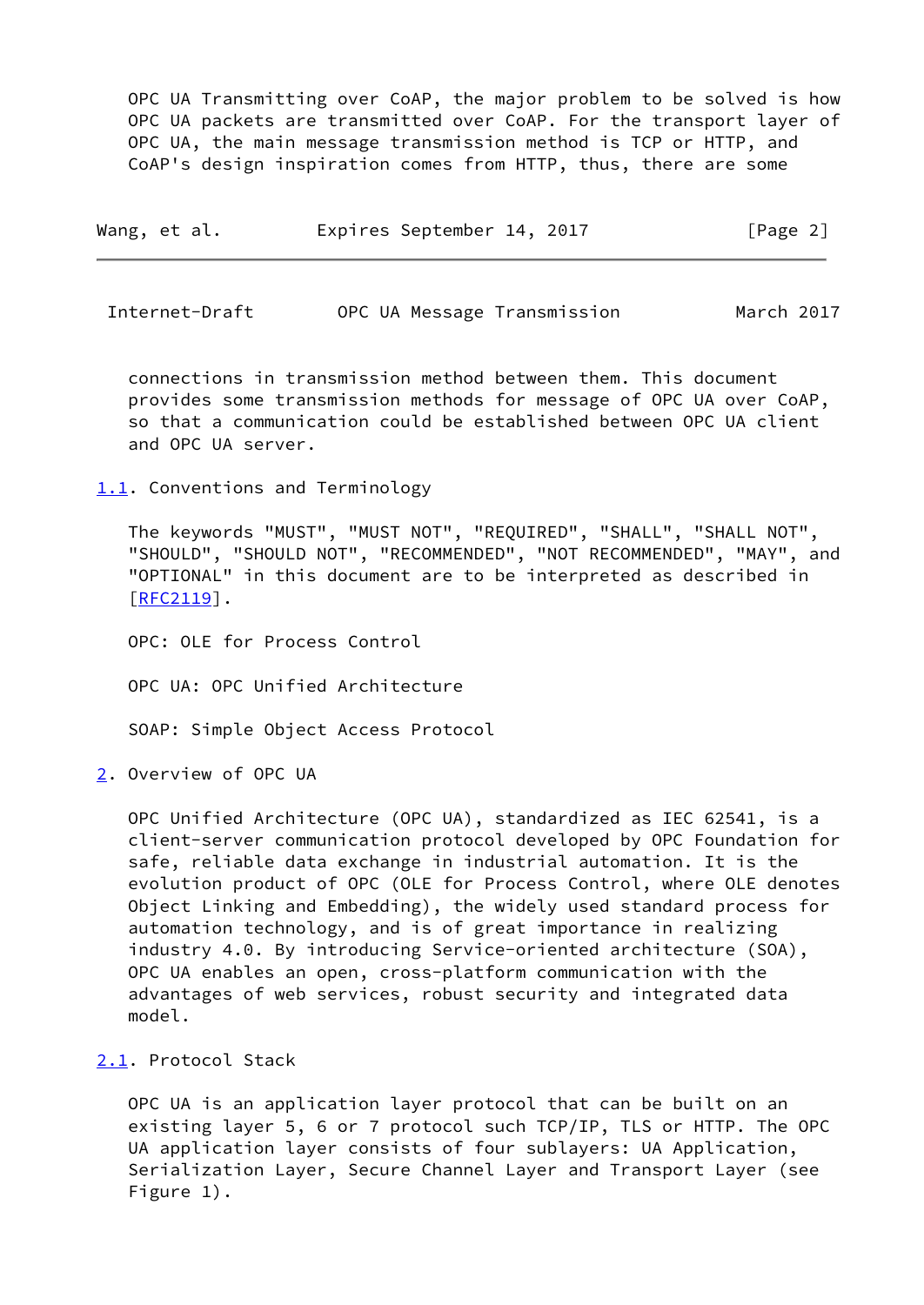Serialization Layer includes two kinds of data encoding methods: UA Binary and UA XML. The UA XML, based on SOAP/HTTP or SOAP/HTTPS, is firewall friendly. On the other hand, the UA Binary, with least overhead and resource cost, offers an optimized speed and throughput.

 The security layer varies according to the selected encoding format. For the HTTPS-based situation, security is guaranteed at TLS but Security Channel should still be presented even empty. It is

| Wang, et al. |  | Expires September 14, 2017 |  | [Page 3] |  |
|--------------|--|----------------------------|--|----------|--|
|              |  |                            |  |          |  |

<span id="page-3-1"></span>Internet-Draft OPC UA Message Transmission March 2017

 worthwhile noting that the communication based on SOAP/HTTP has been deprecated since 2015 due to the lack of industrial approbation in the WS Secure Conversation.

 For the transport layer (not the layer in OSI 7 layer model), options can be UA TCP, HTTPS, SOAP/HTTPS, and SOAP/HTTP. OPC UA defines a UA TCP protocol, which differs from HTTP in two main features: the allowance of responses to be returned in any order and to be returned on a different TCP transport end-point. In addition, UA TCP defines the interaction with the upper security channel.



<span id="page-3-0"></span>Figure 1: Layering of OPC UA over TCP/IP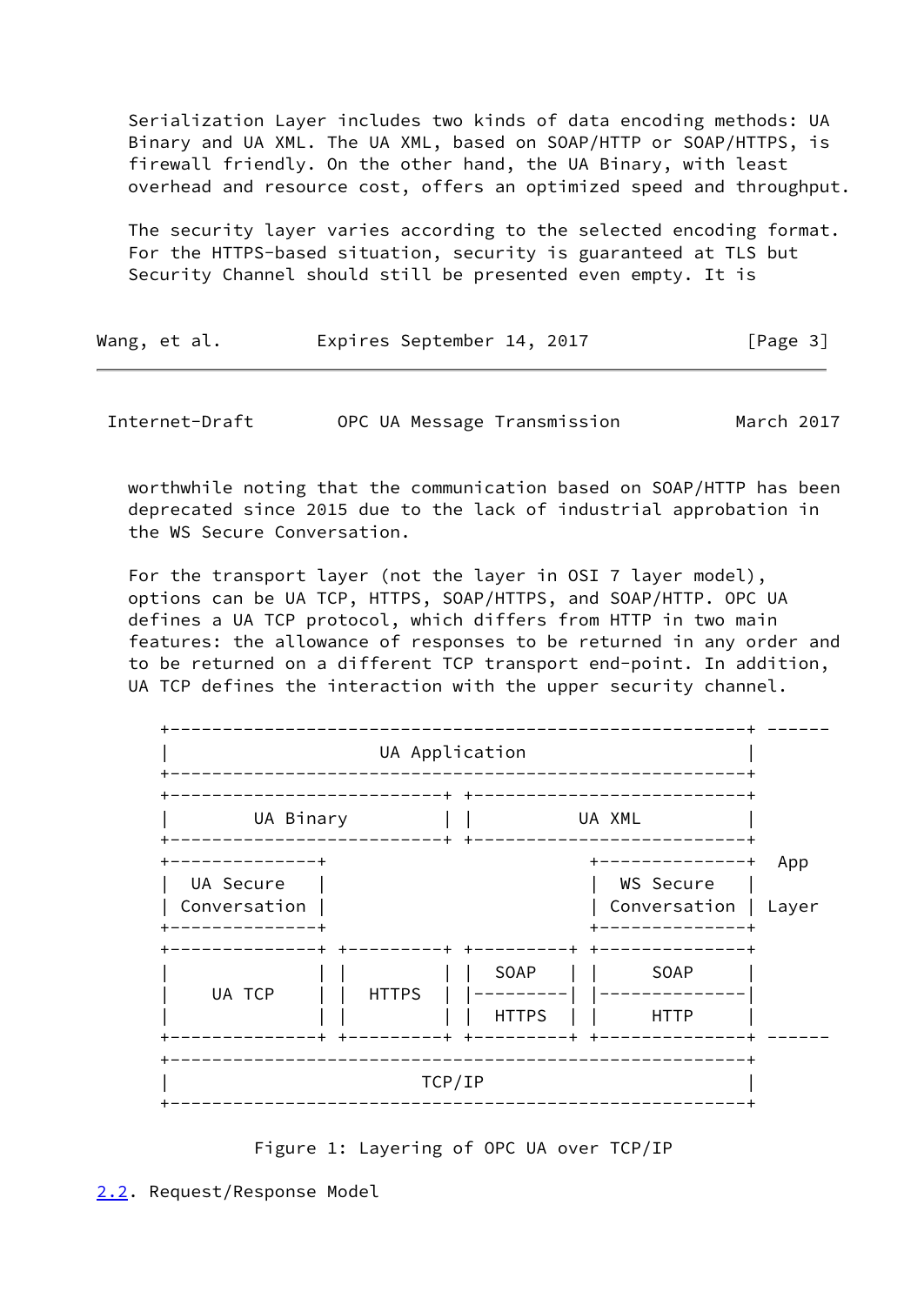The message exchange in UA binary mode is illustrated in Figure 2. After opening the socket, the client starts the connection with the server by using "hello" (HEL) and "acknowledge" (ACK) messages. Afterwards, a pair of messages is needed to open the security channel and define the encryption property. Then another two pairs of messages are exchanged so as to create and activate a session between the client and the server respectively. After these steps, the connection is initiated and the client can send request messages for services. When the request/response process is finished, a reverse process is required for disconnection.

| Wang, et al. | Expires September 14, 2017 |  | [Page 4] |  |
|--------------|----------------------------|--|----------|--|
|              |                            |  |          |  |

<span id="page-4-0"></span>Internet-Draft OPC UA Message Transmission March 2017

| Client Secure | UA                   | UA         | Secure  | Server |
|---------------|----------------------|------------|---------|--------|
| Channel       | <b>TCP</b>           | <b>TCP</b> | Channel |        |
|               | Open Socket          |            |         |        |
|               |                      |            |         |        |
|               | Hello                |            |         |        |
|               |                      |            |         |        |
|               | Acknowledge          |            |         |        |
|               |                      |            |         |        |
|               | OpenSecureChannelReq |            |         |        |
|               | OpenSecureChannelRes |            |         |        |
|               |                      |            |         |        |
|               | CreateSessionReq     |            |         |        |
|               | CreateSessionRes     |            |         |        |
|               |                      |            |         |        |
|               | ActivateSessionReq   |            |         |        |
|               | ActivateSessionRes   |            |         |        |
|               |                      |            |         |        |
|               |                      |            |         |        |
|               | Request              |            |         |        |
|               |                      |            |         |        |
|               | Response             |            |         |        |
|               |                      |            |         |        |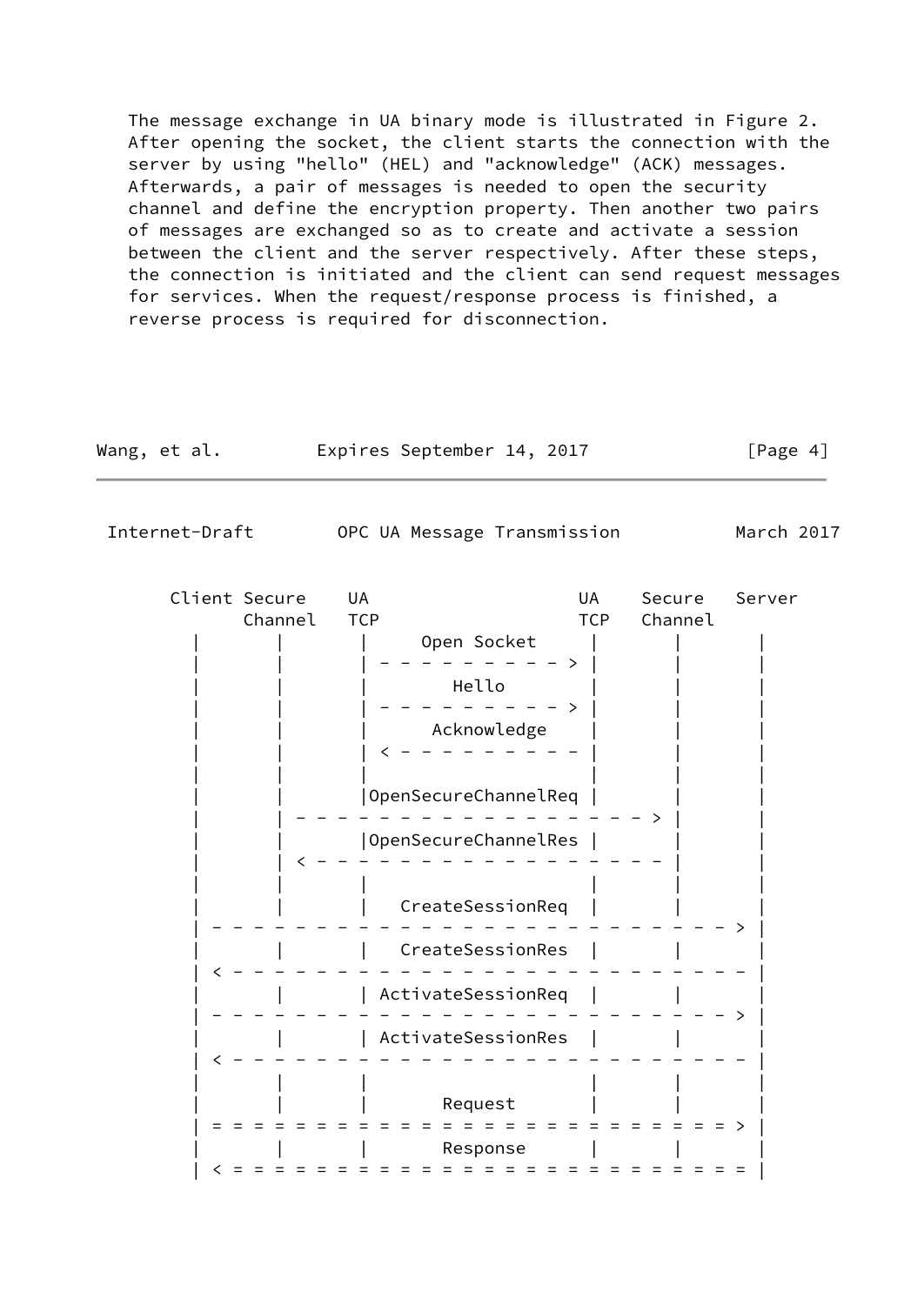## <span id="page-5-0"></span>[3](#page-5-0). Specification of OPC UA over CoAP

As mentioned in [section 2.1](#page-2-3), OPC UA communications can be processed through four options, among which two are related to HTTPS: HTTPS => UA Binary; HTTPS => SOAP => UA XML. HTTPS is a security-guaranteed protocol consisting of a HTTP layer over Transport Layer Security (TLS), thus the UA Security Channel can be left empty.

 Constrained Application Protocol (CoAP) is an application layer protocol for constrained nodes and networks, which is designed to easily translate to HTTP for integration with the web. Although CoAP is built on the unreliable transport layer UDP, it offers a security mode binding to Datagram Transport Layer Security (DTLS). This document proposes a transmission scheme based on CoAPs (CoAP + DTLS) for constrained scenarios. The transmission based on CoAP over

| Wang, et al. | Expires September 14, 2017 |  |  | [Page 5] |  |
|--------------|----------------------------|--|--|----------|--|
|--------------|----------------------------|--|--|----------|--|

<span id="page-5-1"></span>Internet-Draft OPC UA Message Transmission March 2017

 Transport Layer Security (TLS) is also possible. Such "CoAP + TLS" transmission scheme is under development [I-D.ietf-core-coap-tcp tls] and would be covered in the future version.

 The protocol stack of the CoAP based OPC UA is illustrated in Figure 3 including two options at Serialization Layer: UA Binary and UA XML. OPC UA packets are encoded in either binary or xml format, and the option field in the CoAP header can specify parameters that support both formats. Therefore, according to the format specified by the CoAP header, the entire packet of the OPC UA can be encapsulated in the payload of the CoAP message for direct transmission.

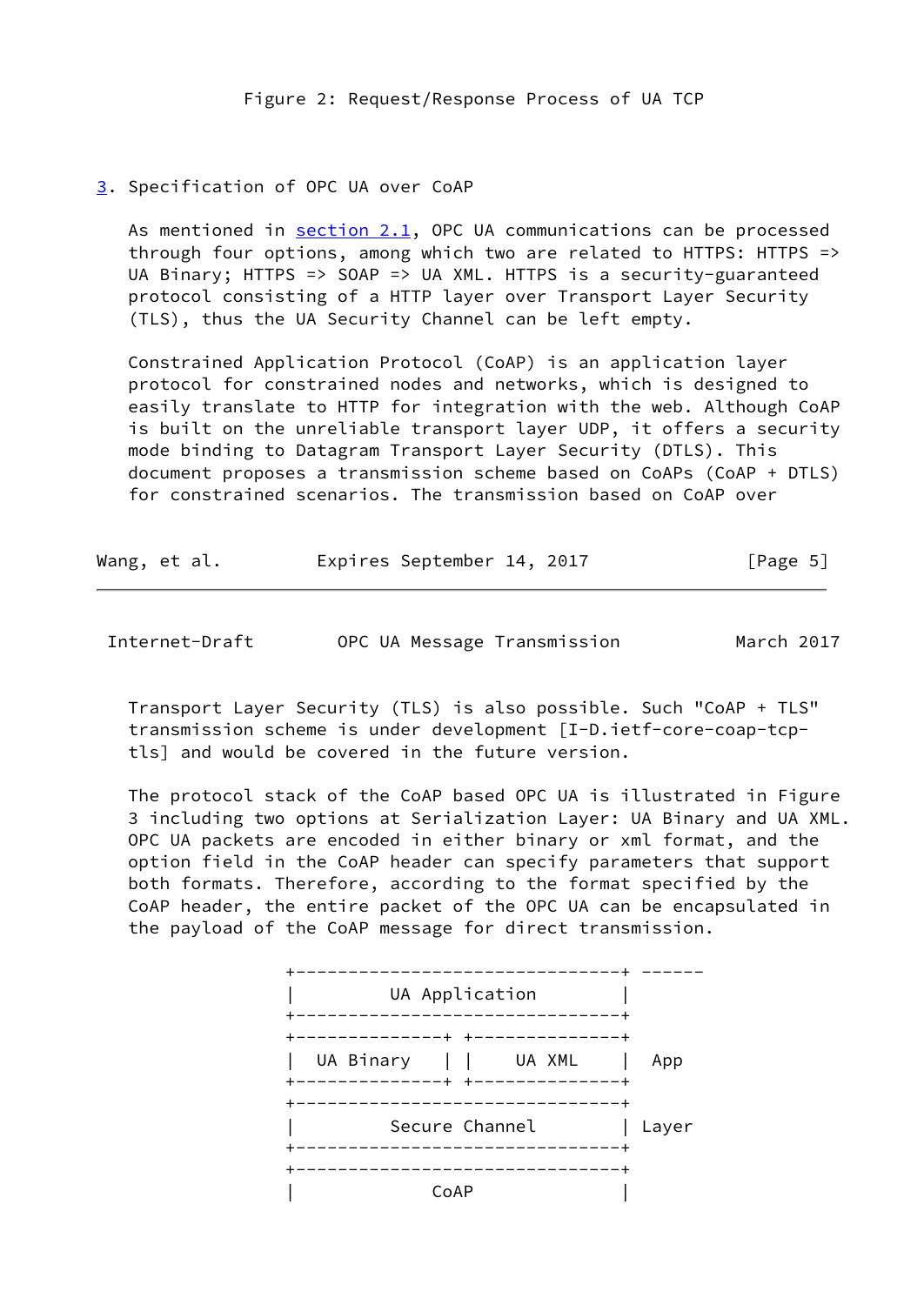

Figure 3: Layering of OPC UA over UDP

 Both binary and XML encoding modes are based on the CoAP with an empty UA secure channel in between. For the XML encoding mode, since CoAP layer supports XML encoding format, the SOAP layer in the original stack is not needed.

<span id="page-6-0"></span>[4](#page-6-0). Transmission scheme

<span id="page-6-1"></span>[4.1](#page-6-1). Proxy for OPC UA-CoAP

 OPC UA is a protocol mainly for application layer, which defines many services for the different needs of industrial applications. Message is exchanged mainly through server/client mode, utilizing TCP or HTTPS. When security is ignored, OPC UA can be considered to support HTTP transmission. CoAP's design inspiration comes mainly from HTTP, the two can be mapped between each other to meet the

| Wang, et al. | Expires September 14, 2017 | [Page 6] |
|--------------|----------------------------|----------|
|--------------|----------------------------|----------|

<span id="page-6-2"></span>Internet-Draft OPC UA Message Transmission March 2017

 needs of some special scenes [\[RFC8075](https://datatracker.ietf.org/doc/pdf/rfc8075)]. Combined with the characteristics of OPC UA and CoAP, a CoAP proxy can be established between OPC UA client and OPC UA server. The architecture is shown in Figure 4.

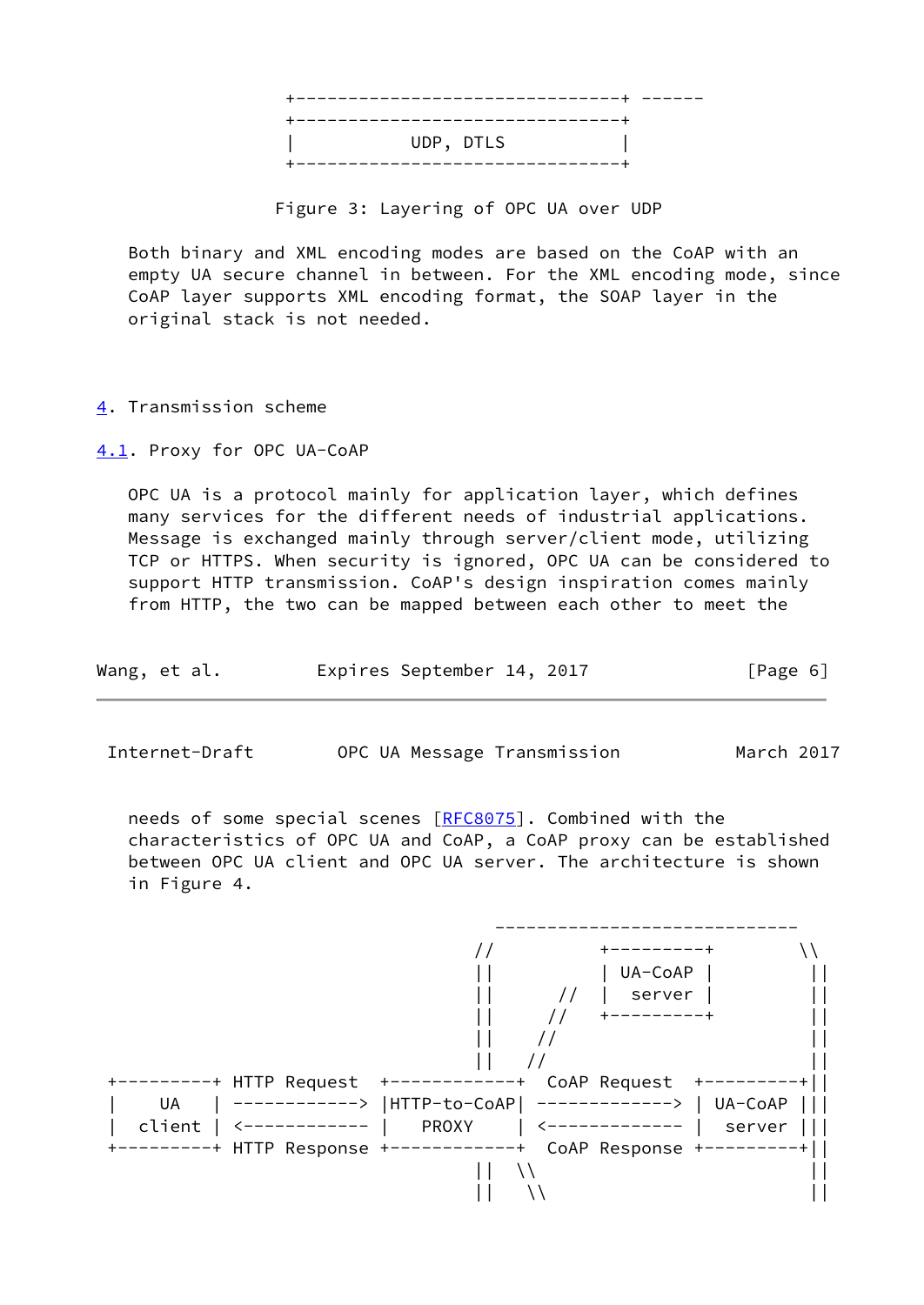| $\mathsf{L}$ | UA-CoAP |  |
|--------------|---------|--|
| $\Box$       | server  |  |
|              |         |  |
|              |         |  |

Figure 4: Proxy for OPC UA to CoAP

 As shown in Figure 5, assume all OPC UA servers are based on CoAP [\[I-D.wang-core-opcua-transmition-requirements](#page-10-2)], and all OPC UA- CoAP server can be viewed as a network, introducing UA-to-CoAP proxy at the boundary of the network. When a traditional OPC UA client initiates an HTTP request to the UA-CoAP server in the network, the UA-to-CoAP proxy maps the http request to the corresponding CoAP request and sends it to the UA-CoAP server in the network. After receiving the request, the UA-CoAP server sends a response to the UA-CoAP proxy. The proxy maps the CoAP response to the HTTP response and returns it to the UA client. For the UA client, the network proxy and conversion is transparent, in this way, the transfer of OPC UA in CoAP does not need to make any changes to the UA Client.

<span id="page-7-0"></span>[4.2](#page-7-0). Direct transmission

 The transmission of OPC UA supports TCP protocol and HTTP protocol, when security is ignored, OPC UA can be considered to support HTTP transmission. On the other hand, CoAP is seen as a simplified HTTP protocol so that it can be applied to resource-constrained network. Therefore, this document considers the use of CoAP to directly

| Wang, et al. |  |  |  | Expires September 14, 2017 |  |  | [Page 7] |  |
|--------------|--|--|--|----------------------------|--|--|----------|--|
|--------------|--|--|--|----------------------------|--|--|----------|--|

<span id="page-7-1"></span>Internet-Draft OPC UA Message Transmission March 2017

 transfer OPC UA messages. OPC UA packets are encoded in either binary or xml format, and the optional fields in the CoAP header specify parameters that support these two formats, and the option field in the CoAP header can specify parameters that support both formats. Therefore, according to the format specified by the CoAP header, the entire packet of the OPC UA can be encapsulated in the payload of the CoAP message for direct transmission, as shown in Figure 5. Noted that this method of transmission needs to be modified on the server side and the client side of the OPC UA according to CoAP.

| $+ - - - - - - +$ CoAP Request      |  | $+ - - - - - - +$ |  |
|-------------------------------------|--|-------------------|--|
| UA client   ---------->   UA server |  |                   |  |
|                                     |  |                   |  |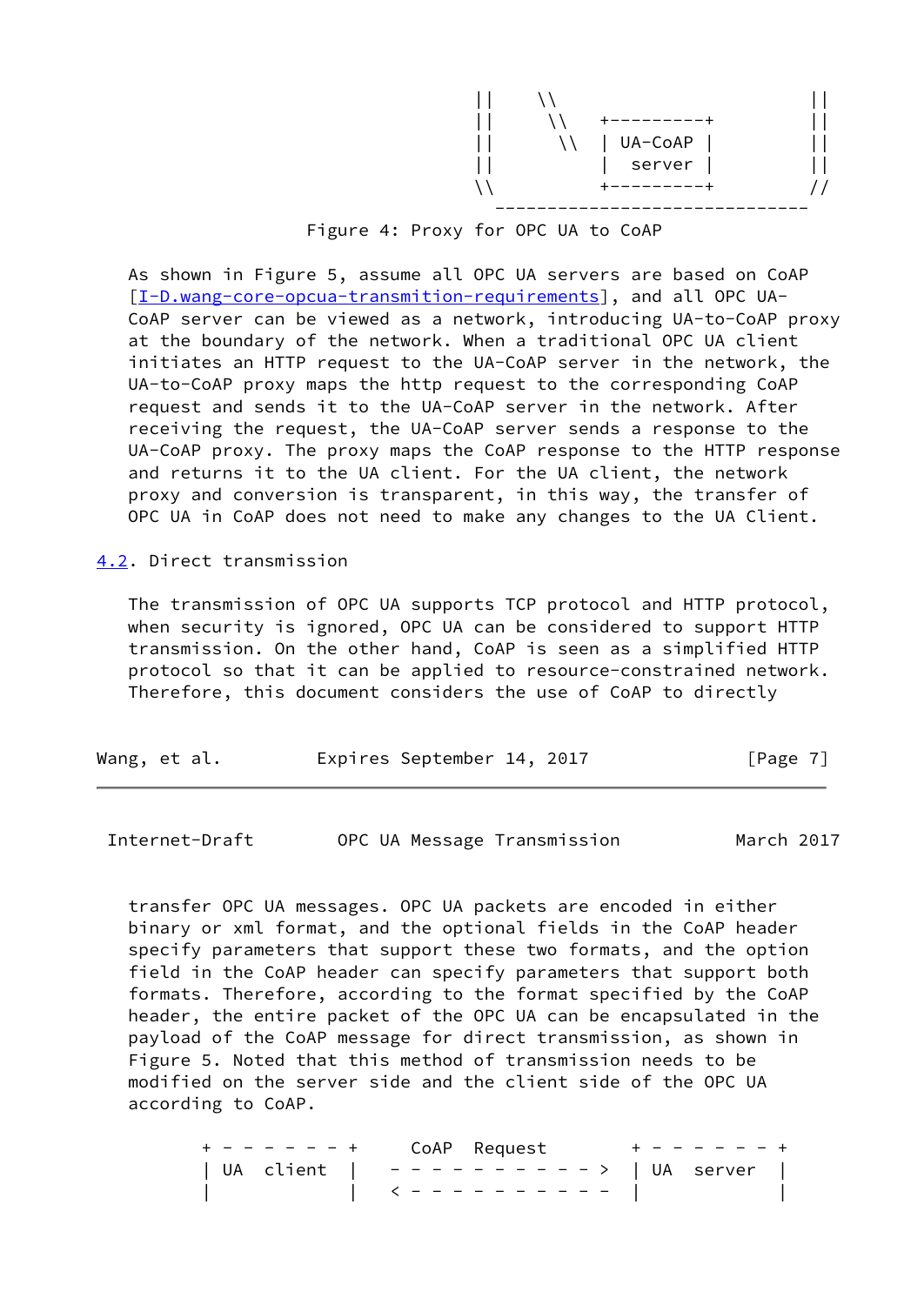$- - - +$  CoAP Response

Figure 5: Direct transmission OPC UA based on CoAP

<span id="page-8-0"></span>[4.3](#page-8-0). REST transmission for OPC UA

 OPC UA is a set of data exchange specifications for industrial communication, the core of the OPC UA protocol is information modeling and transmission, which marks each node in the address space with a unique identifier. A series of state interactions are needed before performing normal reading and writing, including message handshaking, opening a secure channel, creating a session, activating a session, etc. Besides, some states also need to be maintained during read and write operations.

 In OPC UA, each node has an independent identifier in the address space, and different types of nodes can establish contact with each other by reference. OPC UA defines a variety of services, and these services are fixed, the user cannot arbitrarily modify, each service is invoked through a single message, without relying on the previous message, the service response is also completed by a separate message and do not rely on other messages. The above features are in line with the REST architecture, due to CoAP is based on the REST architecture. Therefore, it is possible to simplify the interaction before the OPC UA performs the normal communication, and carry the OPC UA message by using the communication mode of the CoAP. Communication process is shown in Figure 6.

| Wang, et al. |  | Expires September 14, 2017 |  | [Page 8] |  |
|--------------|--|----------------------------|--|----------|--|
|--------------|--|----------------------------|--|----------|--|

<span id="page-8-1"></span>Internet-Draft OPC UA Message Transmission March 2017

 + - - - - + + - - - - + | client | | | server | + - - - - + + - - - - + | | | | | CoAPRequest | | - - - - - - - - - > | | CoAPResponse | | < - - - - - - - - - |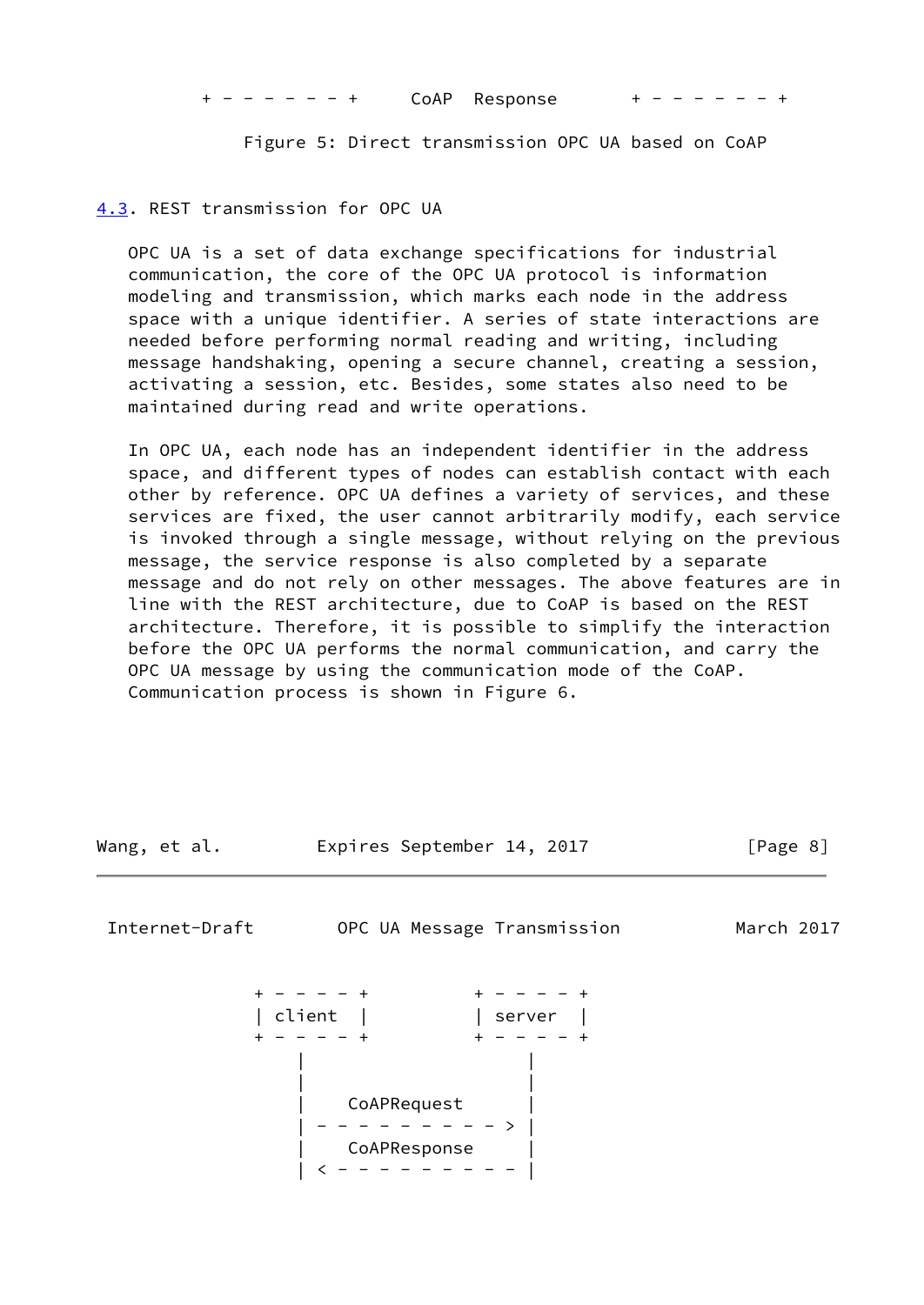Figure 6: REST architecture communication of OPC UA

 In Figure 2, the traditional OPC UA requires a series of interactions between normal read and write operations. Figure 6 shows that when using CoAP to carry OPC UA message, the interaction process is significantly reduced, which is conducive to the application of OPC UA in the restricted scene. The cost of simplifying the interaction process is that the secure channel number is set to 0 by default, how to conduct secure data interaction needs further discussion.

<span id="page-9-0"></span>[5](#page-9-0). Publish subscription for OPC UA and CoAP

 As an application sublayer, CoAP provides publish-subscribe functionality, primarily for resource or network-constrained scenarios. Introducing broker into the network [I-D.ietf-core coap-pubsub], when a node needs to sleep, the node information is sent to the broker agent, when a node requests to obtain information of this node, the broker release function can provide information. OPC UA defines the publish-and-subscribe function as a service in the service set. The client initiates the subscription request directly to the server, and the server periodically sends the information to the client. Comparing the characteristics of the two protocols, it is found that each of them has its own advantages. Joint design can be conducted for constrained applications.

TODO.

- <span id="page-9-1"></span>[6](#page-9-1). Security Considerations
- <span id="page-9-2"></span>[7](#page-9-2). IANA Considerations

This memo includes no request to IANA.

| Wang, et al. |  |  |  | Expires September 14, 2017 |  |  | [Page 9] |  |
|--------------|--|--|--|----------------------------|--|--|----------|--|
|--------------|--|--|--|----------------------------|--|--|----------|--|

<span id="page-9-4"></span>Internet-Draft OPC UA Message Transmission March 2017

### <span id="page-9-3"></span>[8](#page-9-3). References

<span id="page-9-5"></span>[8.1](#page-9-5). Normative References

[RFC7252] Shelby, Z., Hartke, K., and C. Bormann, "The Constrained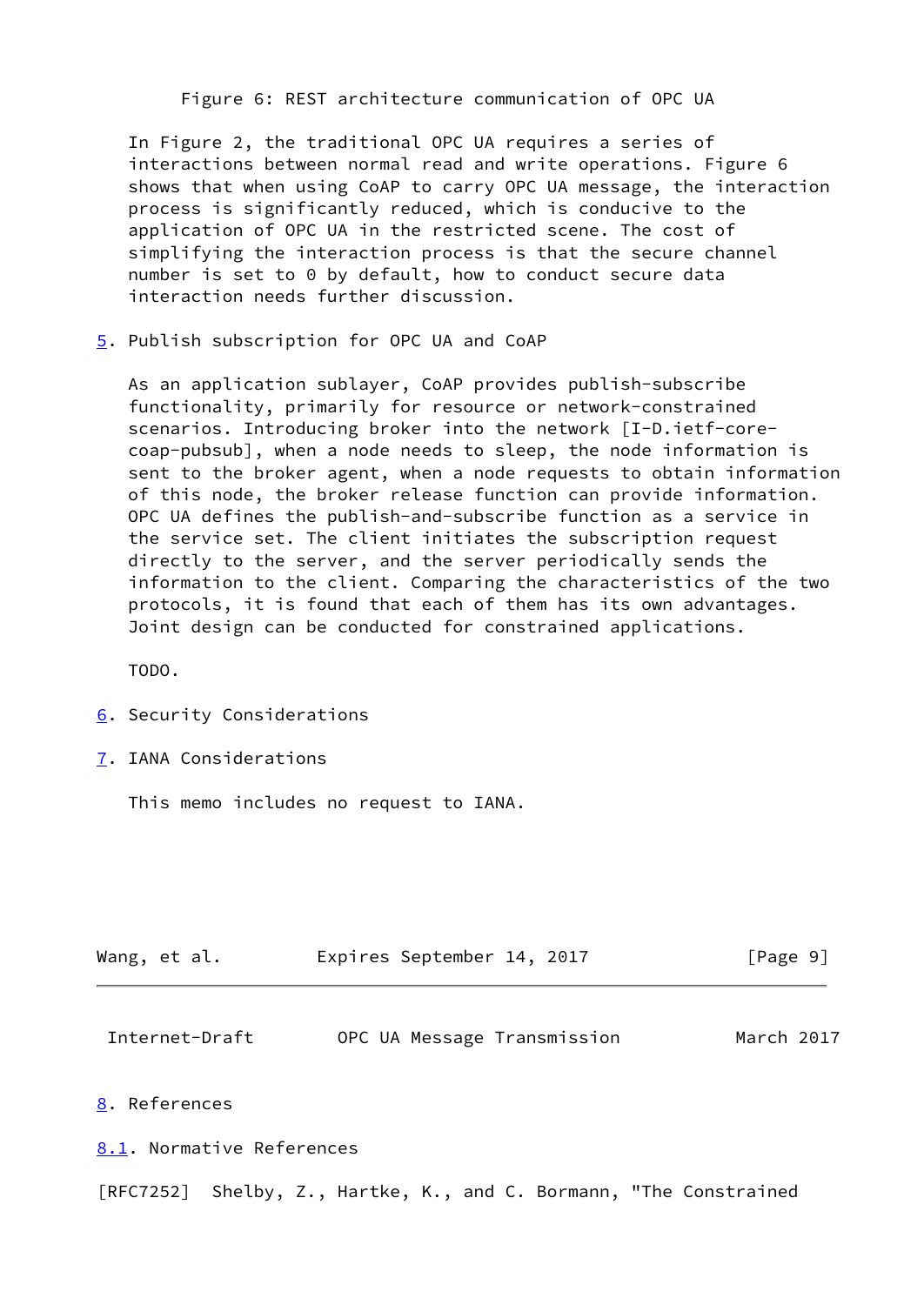Application Protocol", [RFC 7252,](https://datatracker.ietf.org/doc/pdf/rfc7252) June 2014, [<https://tools.ietf.org/html/rfc7252](https://tools.ietf.org/html/rfc7252)>.

- [RFC2119] Bradner, S., "Key words for use in RFCs to Indicate Requirement Levels", [RFC 2119](https://datatracker.ietf.org/doc/pdf/rfc2119), March 1997, [<https://tools.ietf.org/html/rfc2119](https://tools.ietf.org/html/rfc2119)>.
- [RFC8075] Castellani, A., Loreto, S., and A. Rahman, "Guidelines for HTTP-to-CoAP Mapping Implementations", [RFC 8075,](https://datatracker.ietf.org/doc/pdf/rfc8075) November 2016, <<https://tools.ietf.org/html/rfc8075>>.
- <span id="page-10-0"></span>[8.2](#page-10-0). Informative References
- [IEC TR 62541-1]

 IEC, "OPC unified architecture-Part1:Overview and concepts- IEC 62541", 2016, < [https://webstore.iec.ch/preview/info\\_iec62541-](https://webstore.iec.ch/preview/info_iec62541-1%7Bed2.0%7Den) [1%7Bed2.0%7Den](https://webstore.iec.ch/preview/info_iec62541-1%7Bed2.0%7Den).pdf>.

[I-D.ietf-core-coap-tcp-tls]

 Bormann, C., Lemay, S., Tschofenig, H., Hartke, K., Silverajan, B., and B. Raymor, "CoAP (Constrained Application Protocol) over TCP, TLS, and WebSockets", [draft-ietf-core](https://datatracker.ietf.org/doc/pdf/draft-ietf-core-coap-tcp-tls-07) [coap-tcp-tls-07](https://datatracker.ietf.org/doc/pdf/draft-ietf-core-coap-tcp-tls-07) (work in progress), March 2017.

<span id="page-10-2"></span>[I-D.wang-core-opcua-transmition-requirements]

 Wang, H., Pu, C., Wang, P., Yang, Y., and D. Xiong, "Requirements Analysis for OPC UA over CoAP", [draft-wang](https://datatracker.ietf.org/doc/pdf/draft-wang-core-opcua-transmition-requirements-00) [core-opcua-transmition-requirements-00](https://datatracker.ietf.org/doc/pdf/draft-wang-core-opcua-transmition-requirements-00) (work in progress), December 2016.

[I-D.ietf-core-coap-pubsub]

 Koster, M., Keranen, A., and J. Jimenez, "Publish-Subscribe Broker for the Constrained Application Protocol(CoAP)", [draft-ietf-core-coap-pubsub-00](https://datatracker.ietf.org/doc/pdf/draft-ietf-core-coap-pubsub-00) (work in progress), October 2016.

Wang, et al. Expires September 14, 2017 [Page 10]

<span id="page-10-1"></span>

| OPC UA Message Transmission<br>Internet-Draft |  | March 2017 |
|-----------------------------------------------|--|------------|
|-----------------------------------------------|--|------------|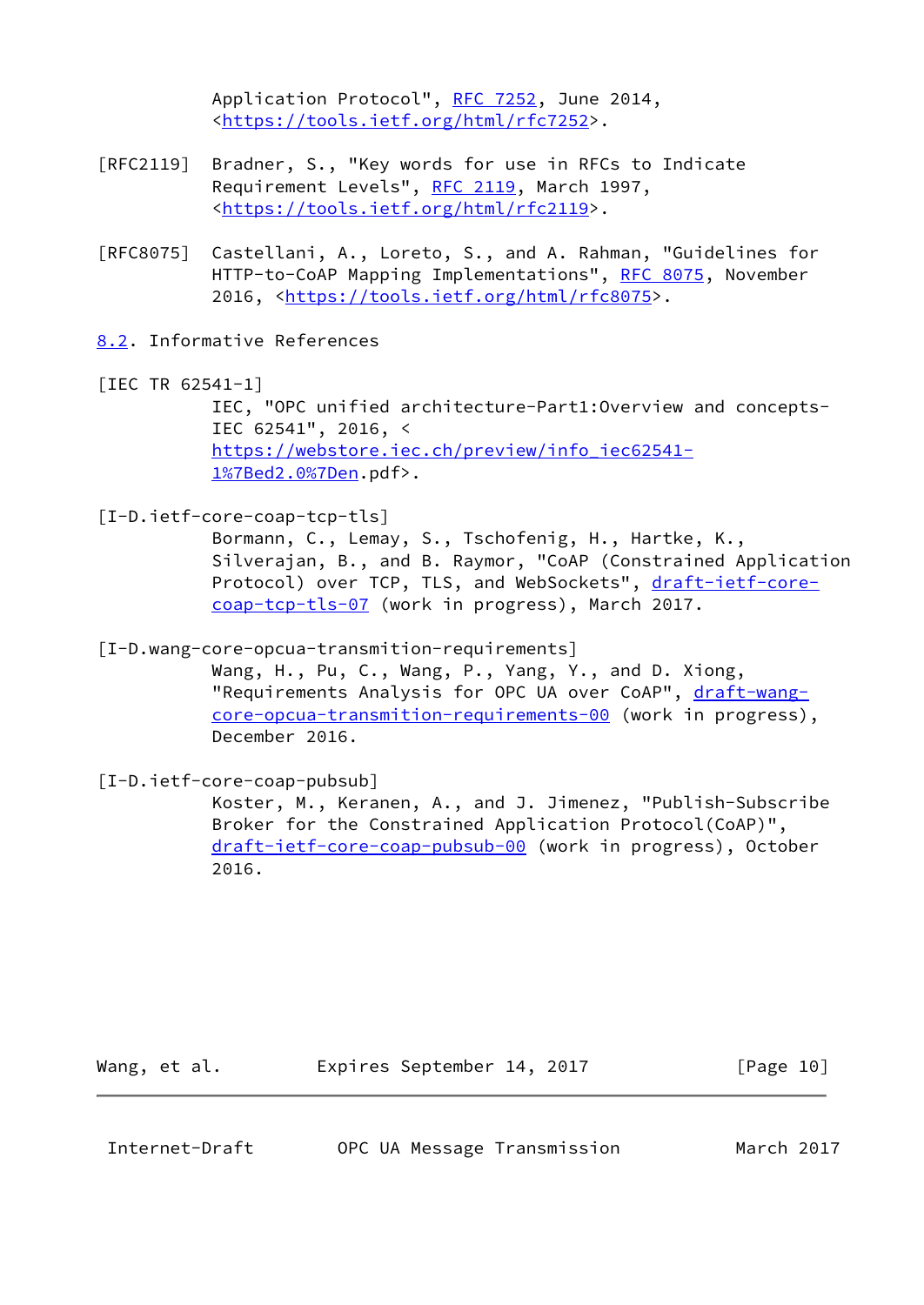Authors' Addresses Ping Wang Chongqing University of Posts and Telecommunications 2 Chongwen Road Chongqing, 400065 China Phone: (86)-23-6246-1061 Email: wangping@cqupt.edu.cn Chenggen Pu Chongqing University of Posts and Telecommunications 2 Chongwen Road Chongqing, 400065 China Phone: (86)-23-6246-1061 Email: mentospcg@163.com Heng Wang Chongqing University of Posts and Telecommunications 2 Chongwen Road Chongqing, 400065 China Phone: (86)-23-6248-7845 Email: wangheng@cqupt.edu.cn Yi Yang Chongqing University of Posts and Telecommunications 2 Chongwen Road Chongqing, 400065 China Phone: (86)-23-6248-7845 Email: 382991208@qq.com Lun Shao Chongqing University of Posts and Telecommunications 2 Chongwen Road Chongqing, 400065 China

Wang, et al. Expires September 14, 2017 [Page 11]